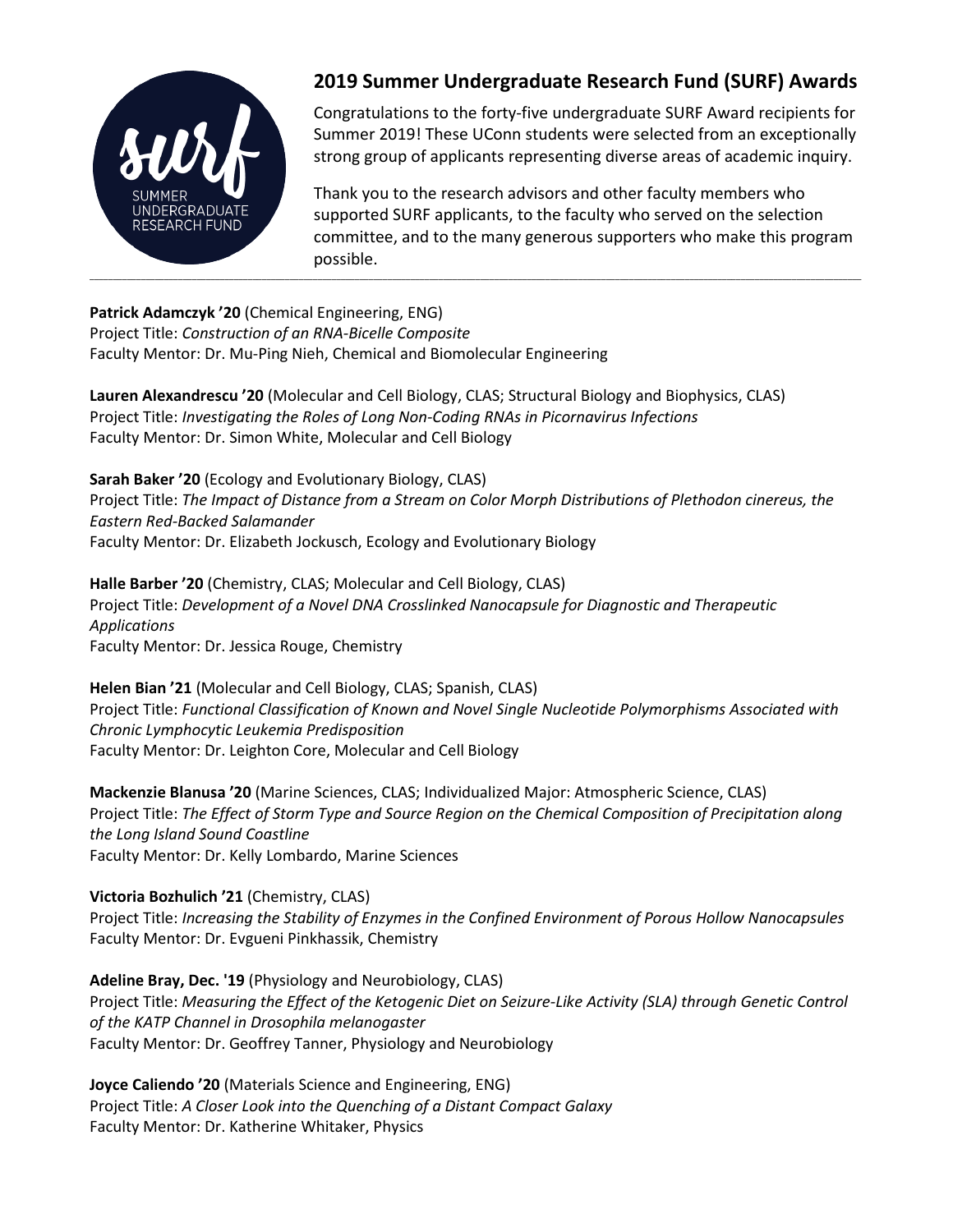**Christian Connors '20** (Ecology and Evolutionary Biology, CLAS) Project Title: *The Effect of Forest Fragmentation on Interactions between Insect Herbivores and their Parasitoids* Faculty Mentor: Dr. Robert Bagchi, Ecology and Evolutionary Biology

**Celya Dahmani '21** (Physiology and Neurobiology, CLAS; French, CLAS) Project Title: *Investigating the Behavioral and Genetic Effects of the Ketogenic Diet on Alzheimer's disease in Drosophila melanogaster* Faculty Mentor: Dr. Geoffrey Tanner, Physiology and Neurobiology

**Nathaniel Davino '21** (Ecology and Evolutionary Biology, CLAS) Project Title: *Structural Modifications to Tidal Marsh Bird Eggs to Reduce Incubation Periods* Faculty Mentor: Dr. Chris Elphick, Ecology and Evolutionary Biology

**Chenghong Deng '20** (Molecular and Cell Biology, CLAS; Psychological Sciences, CLAS) Project Title: *The Genes Expressed in Frog Skin and their Role in Evolutionary Innovation* Faculty Mentor: Dr. John Malone, Molecular and Cell Biology

# **Isabella Ferrante, Dec. '19** (History, CLAS)

Project Title: *Treating Trauma: An Analysis of the Reactions to Shell Shock in Britain During and After World War I* Faculty Mentor: Dr. Meredith Rusoff, History

**Alyssa Ferreira, Dec. '20** (Pathobiology, CAHNR) Project Title: *Development of an Open-Source, Web-Based Database Module for the Tripal Framework to Improve Eukaryotic Genome Annotation* Faculty Mentor: Dr. Jill Wegrzyn, Ecology and Evolutionary Biology

**Caitlin Foster '20** (Biological Sciences, CLAS) Project Title: *The Genetic Architecture of Pollinator-Associated Floral Traits in Monkeyflowers*

Faculty Mentor: Dr. Yaowu Yuan, Ecology and Evolutionary Biology **Kaleigh Frame '20** (Speech, Language and Hearing Sciences, CLAS; Spanish, CLAS)

Project Title: *Examining Self Perception of Language and Cognition in People with Aphasia* Faculty Mentor: Dr. Jennifer Mozeiko, Speech, Language, and Hearing Sciences

**Madeleine Gastonguay '20** (Applied Mathematical Sciences, CLAS) Project Title: *A Discrete Mathematical Model for Cancer Reversion in Triple Negative Breast Cancer* Faculty Mentor: Dr. Paola Vera-Licona, Center for Quantitative Medicine

**Analyse Giordano '20** (Allied Health Sciences, CAHNR) Project Title: *Increasing the Longevity of Fully Implantable Continuous Glucose Monitors Using Biocompatible Ceramic Nanoparticles and Nanotexturing* Faculty Mentor: Dr. Steven Suib, Chemistry

**Jordana Graveley '21** (Ecology and Evolutionary Biology, CLAS; English, CLAS) Project Title: *Differences in Feather Number and Feather Wear Cause Seasonal Variation in the Insulation of House Sparrows (Passer domesticus)* Faculty Mentor: Dr. Margaret Rubega, Ecology and Evolutionary Biology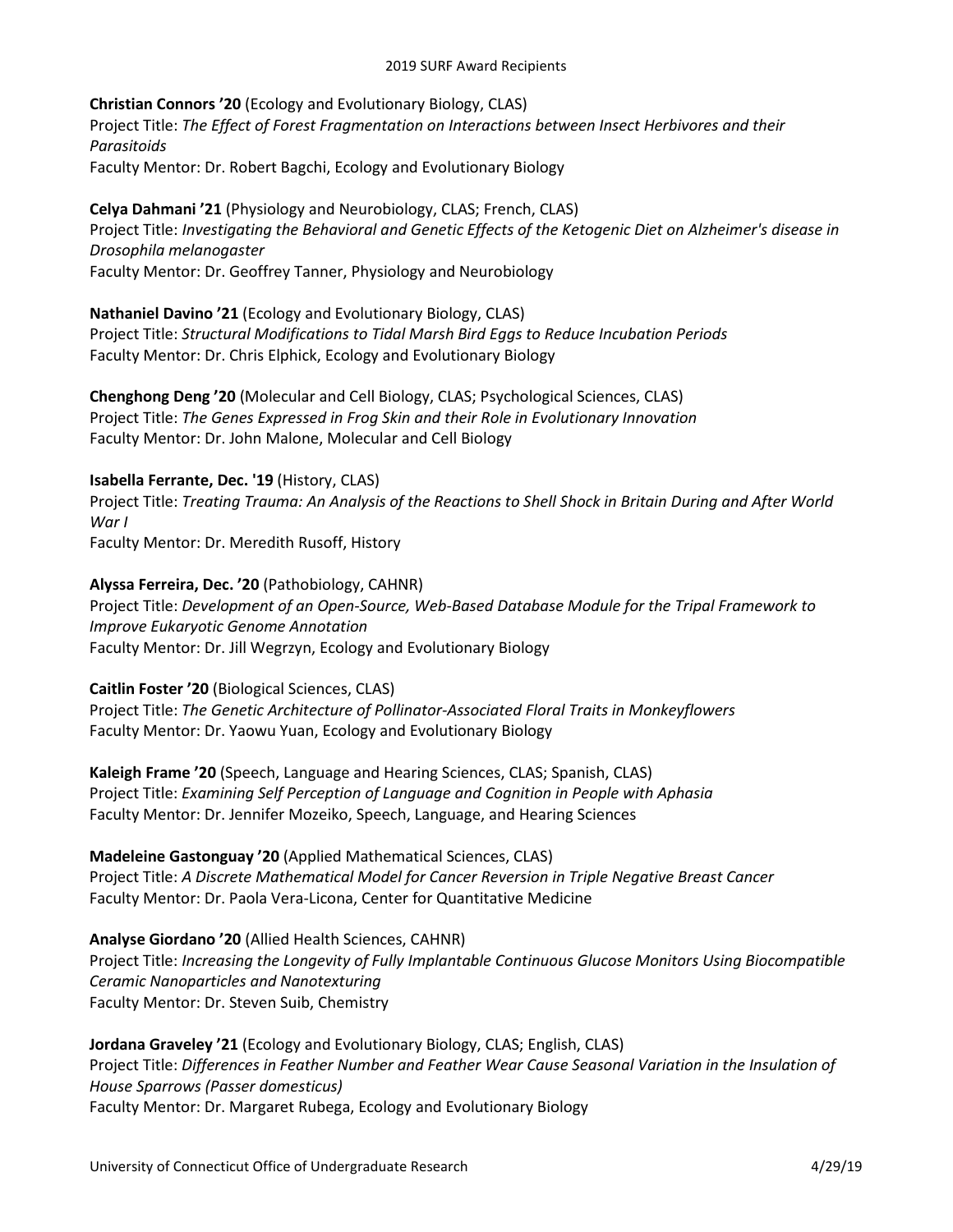**James He '21** (Molecular and Cell Biology, CLAS)

Project Title: *LHX2 and LMX1B Regulation of Supratentorial Ependymoma Tumor Growth* Faculty Mentor: Dr. Joseph LoTurco, Physiology and Neurobiology

**Kelsey Hebert '20** (Molecular and Cell Biology, CLAS) Project Title: *Investigating WDR73 and Fmn1 in the Microtubule Cytoskeleton and Disease* Faculty Mentor: Dr. Kenneth Campellone, Molecular and Cell Biology

**Anneliese Lapides '20** (Biological Sciences, CLAS; Human Development and Family Studies, CLAS) Project Title: *Relationships between Auditory Brainstem Response and Sentence Comprehension* Faculty Mentor: Dr. Letitia Naigles, Psychological Sciences

# **Maria Latta '20** (Pharmacy Studies, PHR)

Project Title: *Evaluating University Support in the Sustainability of Public Health Programs: A Study of the Connecticut WISEWOMAN Medication Therapy Management (MTM)* Faculty Mentor: Dr. Nathaniel Rickles, Pharmacy Practice

**Emmalyn Lecky '20** (Psychological Sciences, CLAS; Biological Sciences, CLAS) Project Title: *Optimizing a Method of Blast-Induced Traumatic Brain Injury in Mice* Faculty Mentor: Dr. Feliks Trakhtenberg, Neuroscience

**Michael Li '20** (Exercise Science, CAHNR)

Project Title: *The Effects of Late-Life Caloric Restriction on Aging* Faculty Mentor: Dr. Blanka Rogina, Genetics and Genome Sciences

# **Victoria Li '20** (Biological Sciences, CLAS)

Project Title: *Gamma Delta T Cell Activation Using Novel Compounds and Natural Product Extracts* Faculty Mentor: Dr. Andrew Wiemer, Pharmaceutical Sciences

**Timothy Mason '20** (Molecular and Cell Biology, CLAS) Project Title: *Investigating the Regulation of Centromere Size in D. melanogaster* Faculty Mentor: Dr. Barbara Mellone, Molecular and Cell Biology

**Jacob McCoy '20** (Physiology and Neurobiology, CLAS) Project Title: *Investigating the Effects of Background Noise on Cognitive Function in College Students with Variable Noise Exposure Histories* Faculty Mentor: Dr. Erika Skoe, Speech, Language, and Hearing Sciences

**Annalee Mears '20** (Marine Sciences, CLAS) Project Title: *Stoichiometry of Fear: Do Predators Affect the Balance of Carbon and Nitrogen in their Prey?* Faculty Mentor: Dr. Catherine Matassa, Marine Sciences

**Mia Nahom '20** (Ecology and Evolutionary Biology, CLAS) Project Title: *Effect of Gut Microbiota on Developmental Immunity and Parasite Load in Tree Swallows (Tachycineta bicolor)* Faculty Mentor: Dr. Sarah Knutie, Ecology and Evolutionary Biology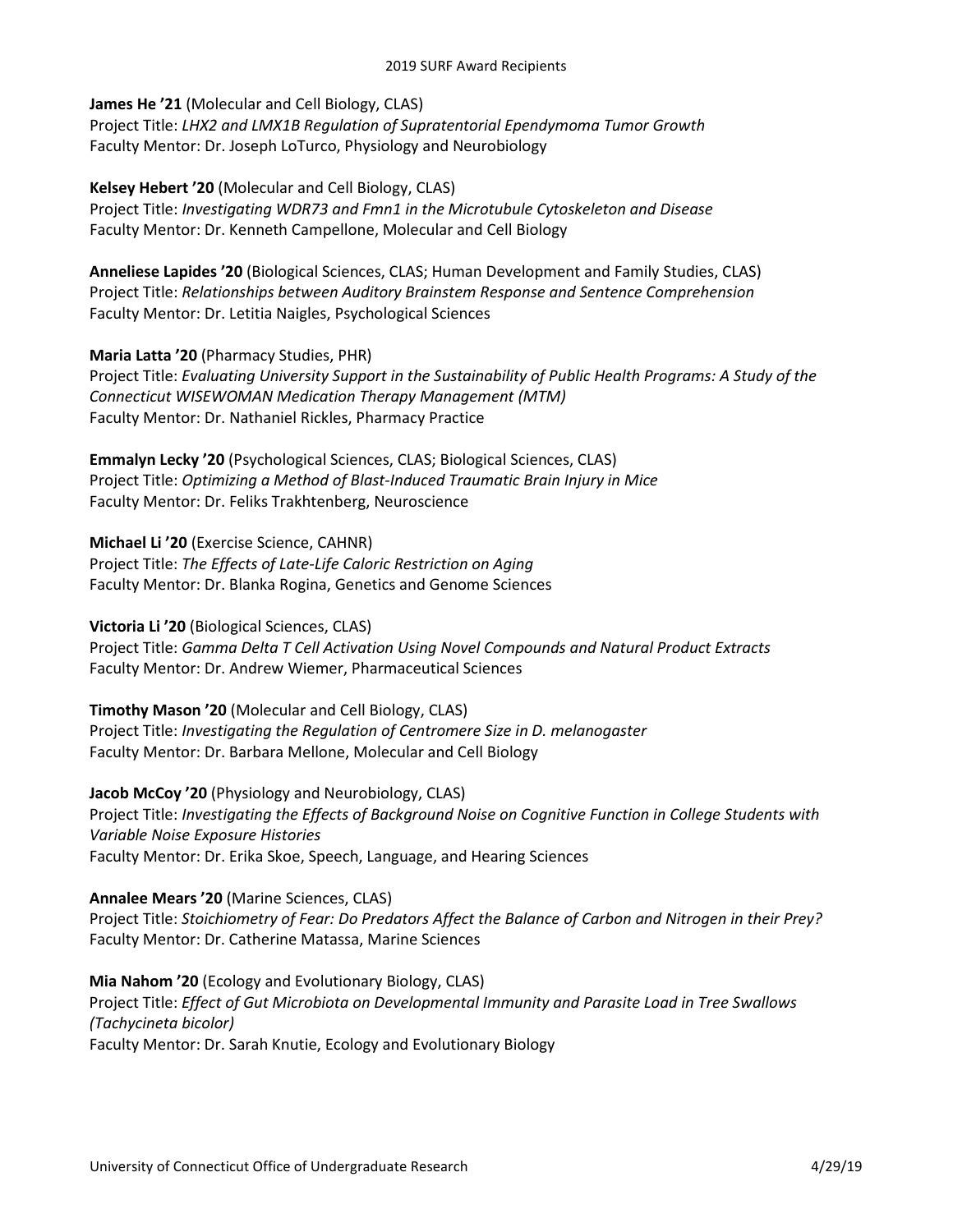## **Aryan Naik '21** (Physiology and Neurobiology, CLAS)

Project Title: *Investigating the role of Pgbd5 in the Differentiation of Neocortical Neurons* Faculty Mentor: Dr. Joseph LoTurco, Physiology and Neurobiology

### **Taryn Nguyen '20** (Nursing, NUR)

Project Title: *The Forgotten Experience: Recounting the Lives of Vietnamese Immigrants* Faculty Mentor: Dr. Juliette Shellman, Nursing

## **Grace Nichols '20** (Molecular and Cell Biology, CLAS)

Project Title: *Evaluating the Effectivity of Tinnitus Induction in Mice through Behavioral Screenings* Faculty Mentor: Dr. Douglas Oliver, Neuroscience

# **Amanda Pastore '20** (Ecology and Evolutionary Biology, CLAS)

Project Title: *Increasing Levels of Carbon Dioxide in Freshwater may Mediate the Predation of the Keystone Species Daphnia magna* Faculty Mentor: Dr. Mark Urban, Ecology and Evolutionary Biology

### **Fabio Saccomanno '20** (Molecular and Cell Biology, CLAS)

Project Title: *Proving the Relationship between Wdr73 and Asymmetric Organogenesis in Zebrafish* Faculty Mentor: Dr. David Daggett, Molecular and Cell Biology

# **Ian Sands '20** (Biomedical Engineering, ENG)

Project Title: *Novel siRNA Tissue Delivery System via Biomimetic Nonmaterial for Treatment of Post-Traumatic Arthritis*

Faculty Mentor: Dr. Yupeng Chen, Biomedical Engineering

# **Madelyn Severson '20** (Biological Sciences, CLAS)

Project Title: *Investigation of the Role of Retroelement Transcription in Neocentromere Formation* Faculty Mentor: Dr. Rachel O'Neill, Molecular and Cell Biology

**Thomas Shao '20** (Physiology and Neurobiology, CLAS) Project Title: *Developing a Paradigm to Test for Observational Learning* Faculty Mentor: Dr. Etan Markus, Psychological Sciences

**Inglis Tucker '20** (Molecular and Cell Biology, CLAS) Project Title: *Characterizing the Virome of Two Species of Wild Migratory Birds* Faculty Mentor: Dr. Sarah Hird, Molecular and Cell Biology

**Jason Vailionis '21** (Ecology and Evolutionary Biology, CLAS) Project Title: *Symbiont Replacement by Pathogenic Fungus in North American Dog-Day Cicadas* Faculty Mentor: Dr. Chris Simon, Ecology and Evolutionary Biology

# **Samson Weiner '20** (Computer Science, ENG)

Project Title: *Extinct Species Lineages in the Reconciliation Problem with Gene Duplication, Transfer, and Loss* Faculty Mentor: Dr. Mukul Bansal, Computer Science and Engineering

**John Wohl '21** (Computer Science, ENG; Cognitive Science, CLAS) Project Title: *Wearable Food Intake Monitoring* Faculty Mentor: Dr. Song Han, Computer Science and Engineering